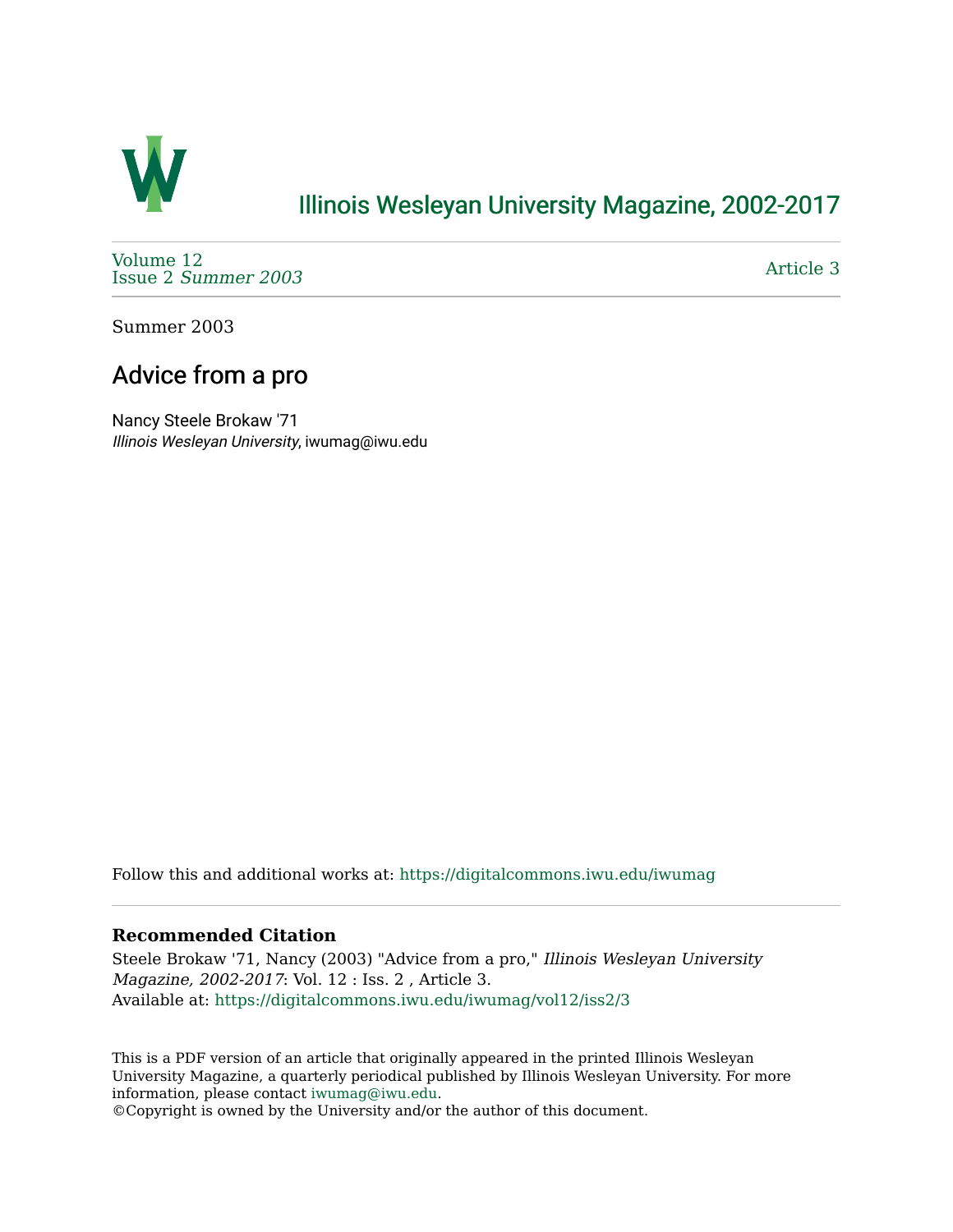# Advice from a pro

## **Inside tips on the college admissions process from Jim Ruoti.**

**By Nancy Steele Brokaw '71 Photo by Marc Featherly**

### **Start early**

• Give yourself at least 18 to 24 months to work through the college selection process.

## **Go to a "College Night" or "College Fair"**

• Use such events as a time to explore the whole process and learn as much as you can.

#### **Take advantage of your high school's counseling center**

• Talk to representatives from a variety of types and sizes of colleges and universities when they come to visit.

• Gather information about scholarships and financial aid.



In his Holmes Hall office, Ruoti burns the midnight oil poring over applications. A wellwritten essay always gets his attention, he says.

## **Research your colleges and universities prior to arranging your visit**

• An abundance of information can be found on most college and university web sites. Additional information is available in the typical high school's counseling center.

• Get out and visit campuses. Visit during your junior year or, at the latest, the summer before senior year (school won't be in session during the summer but at least you can get a feel for the campus).

#### **Interviews are important**

• It's important to be yourself and to ask questions.

• Is the student there only because Mom or Dad insisted they come? (That's okay; students have been known to warm up to a place as the admission process moves further down the line.)

• A student may meet the academic credentials for admission to a school, but it still may not be a good match. That is one of the primary purposes of the college interview.